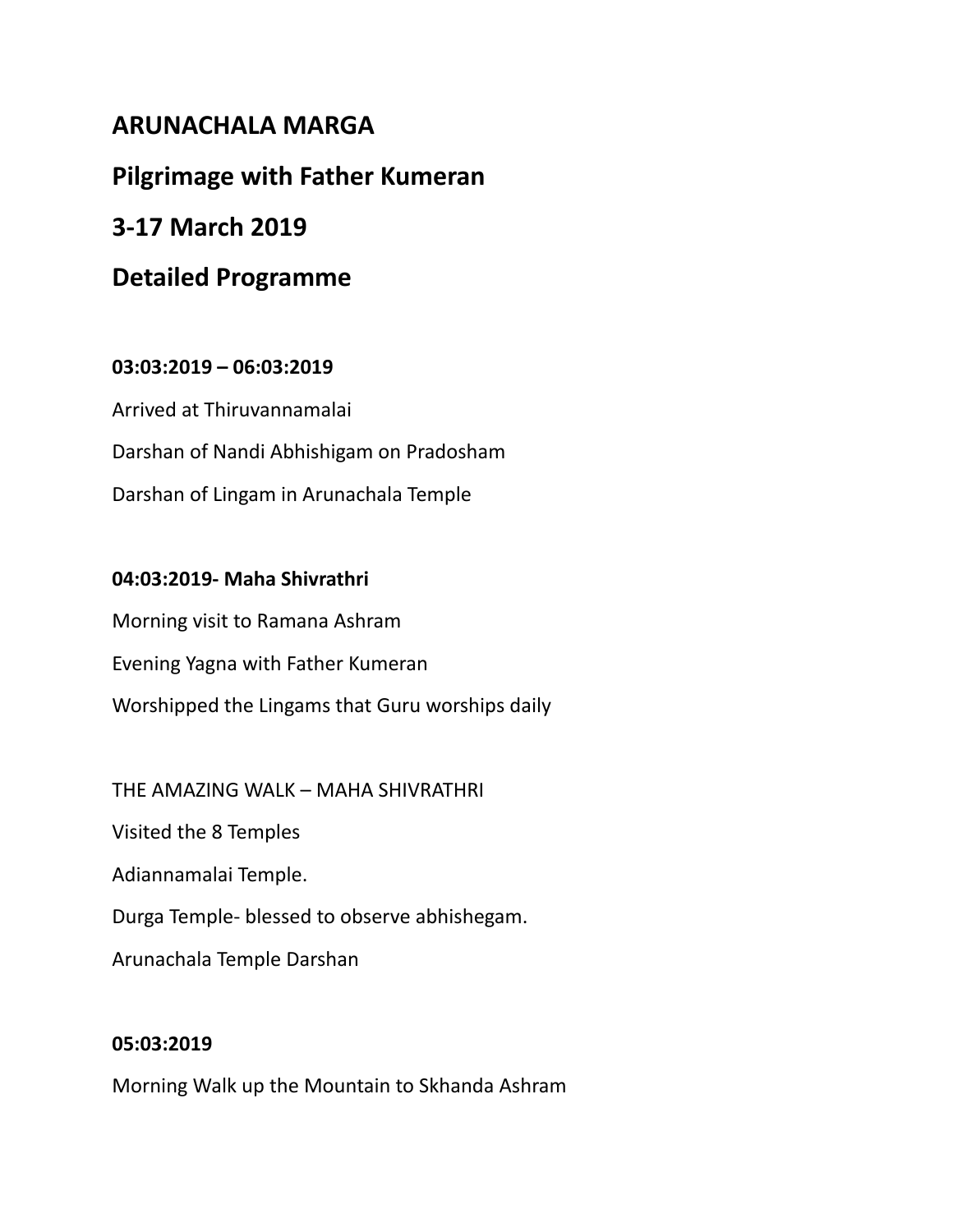Virupaksha Cave where Ramana found the ashes of Saint Virupaksha

Evening @ Main Temple

Abishegam of ARUNACHALA LINGAM

### **07:03:2019- 08:03:2019**

In Chidambaram

MelaKadamba – 1000 years old- Amrithakadeshwara Lingam- made of 9 elements

Thillai Kali

Nataraja

Ruby Nataraja

Spartika Lingam

The Secret of Chidambaram

Rudra Hawan

Nataraja Padukam grand procession to Palliyarai - happens only on Friday nights

### **09:03:2019 -10:03:2019**

In Puducherry

Church of the Sacred Heart of Jesus

Manakula Vinayagar Temple

Puducherry continued

Pratyangira Kali Temple- witnessed Abhishikum

Auroville

#### **11:03:2019 – 12:03:2019**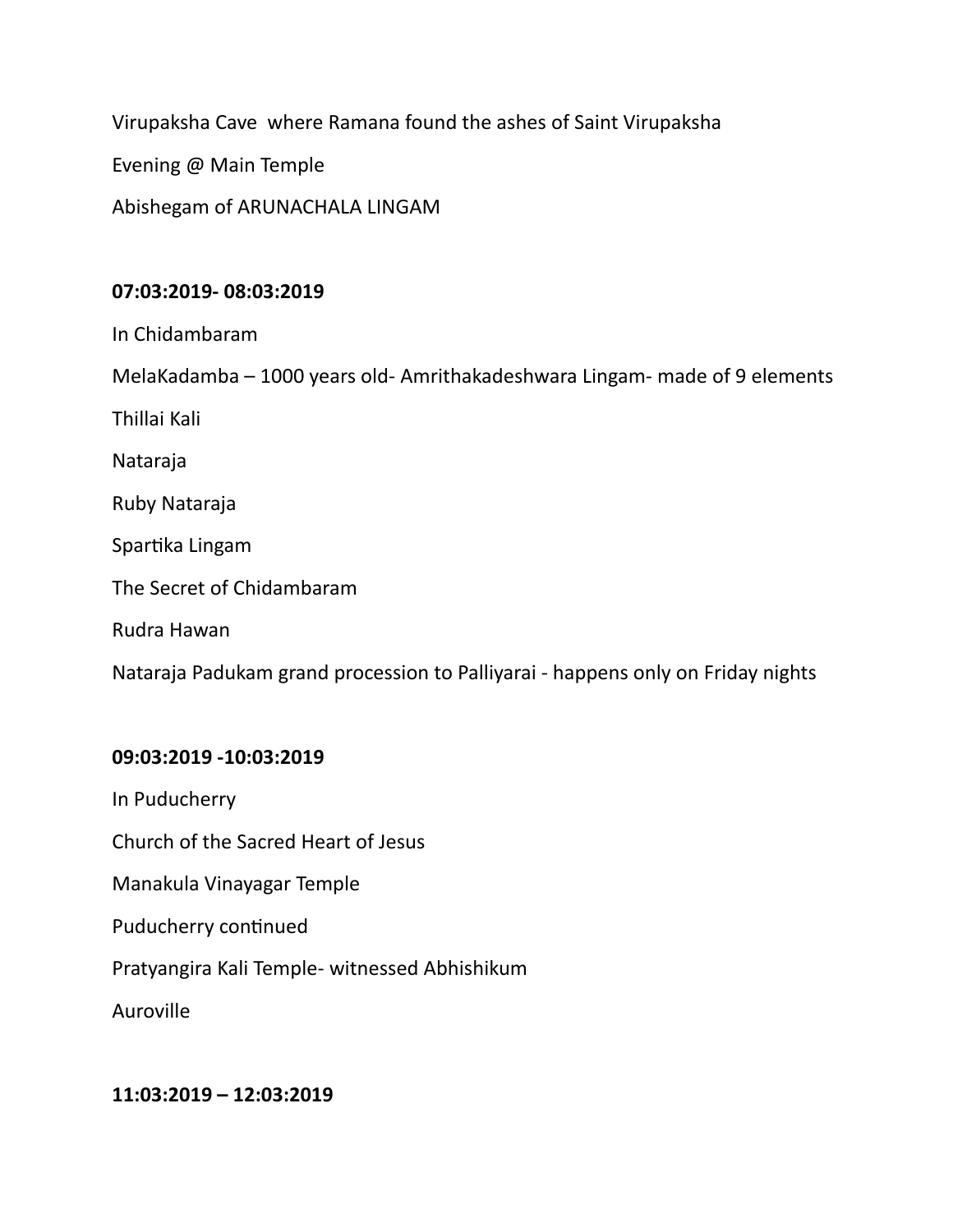Chennai

San Thoma Basilica where Saint Thomas' relics are Climbed Mount Thomas - prayed the 14 Stations of the Cross Kapaleeshwara Temple

## **13:03:2019 -14:03:2019**

SHIRDI

Shirdi Sai Baba Darshan

BABA'S Samadhi

Guneshwar Jyothi Lingam – touched Lingam

Ellora Caves

BABA'S Padukam Procession and Darshan

### **15:03:2019**

Nashik

Triambekeshwara – 3 eyes of the Lord

Godaveri River

Bala Rama Temple

Hanuman Darshan

Godaveri River blessings

Mother Sita's Cave

End of Pilgrimage

### **17:03:2019**